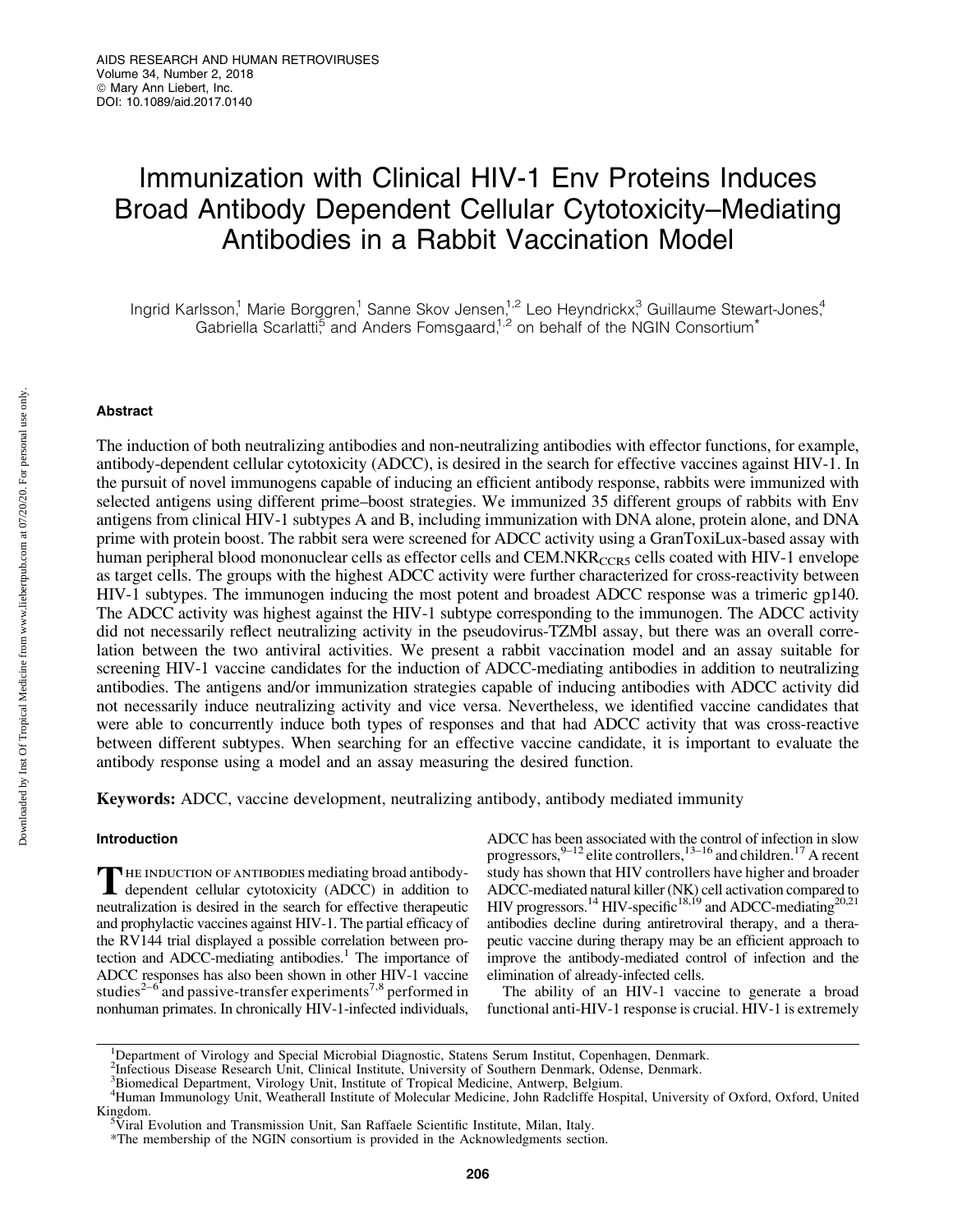variable and has a high evolution rate. HIV-1 is divided into four groups: M, O, N, and P. The M group, which accounts for the vast majority of HIV-1 infections, contains nine subtypes (A through J),  $\sim$  79 circulating recombinant forms  $(CRFs)$ , and multiple unique recombinant forms.<sup>22</sup> Moreover, HIV-1 infection is characterized by a high degree of genetic variability within the infected individual. Immune responses able to meet this high diversity of HIV-1 are crucial for any efficient HIV-1 vaccine.

The growing knowledge of conserved ADCC and neutralizing epitope structures has not yet translated into improved immunogens, emphasizing the importance of continuing empiric approaches in the search for relevant HIV-1 vaccine immunogens. There is an overlap between epitopes recognized by ADCC-mediating and neutralizing antibodies, with many ADCC-mediating antibodies also mediating neutralization, but there are also many ADCC-specific epitopes and probably many more yet to be defined.<sup>23,24</sup>

We focused on identifying and characterizing immunogens from clinical HIV-1 isolates that elicited broadly neutralizing antibodies in HIV-1-infected individuals. In this study, we screened their capacity to induce anti-HIV-1 antibodies in rabbits with ADCC function and compared the results with their IgG binding titers and neutralizing ability (part of the data previously published in Heyndrickx *et al.*, 25 Visciano *et al.*<sup>26</sup> and Borggren *et al.*<sup>27</sup>). The groups with the highest ADCC activity were further characterized for crossreactivity between HIV-1 subtypes.

### Materials and Methods

#### Rabbit immunizations

All rabbit experiments were performed in accordance with the Animal Experimentation Act of Denmark (permit No. 2007/561-1362) and European Convention ETS 123 (Protection of Vertebrate Animals used for experimental and other scientific purposes). Ten-week-old New Zealand White nulliparous female rabbits (Charles River Laboratories) were housed at the animal facility at Statens Serum Institut (SSI), Copenhagen, Denmark with an acclimatization period of at least 10 days. Groups of three to four rabbits were each immunized with DNA alone, protein alone, or combinations of DNA prime followed by protein boost. One group was immunized with virosomes. All groups of animals and immunogens are listed in Table 1. Neutralization and IgG titers have previously been published for 13 groups out of the 35 groups. These 13 groups include the 9 groups immunized with gp140 trimer protein, 1 group immunized with gp120 monomer protein 94UG018, and 3 groups immunized with DNA, gp150SOSIP-BX08 and SSImix140 (Table 1). ADCC data are new for all 35 immunization groups.

DNA immunizations were performed intradermally (200  $\mu$ g/dose) with subsequent electroporation using the OncoVet<sup>™</sup> system (CytoPulse Sciences/Cellectis, Romainville, France) over the injected area. Protein immunizations were performed subcutaneously (s.c.) with monomeric or trimeric Env protein (20 or  $100 \mu g/dose$ ) in the presence (or absence) of cationic adjuvant formulation number  $1 (CAF01)^{28}$  or cationic adjuvant formulation number 2 (CAF02) containing  $100 \mu$ g/dose distearoyl-sn-glycero-3-phosphocholine (DSPC)<sup>29</sup> in a total volume of  $400 \mu l$ . Virosomes<sup>30</sup> were injected s.c. ( $200 \mu$ g/dose). Unless otherwise stated, immunizations were performed on weeks 0, 4, 8, and 12. DNA priming was performed thrice during the first week, a mode of ''intensive'' priming.<sup>27</sup> The protein boost was performed on week 14. Ear bleeding was performed before immunization (week 0) and 2 weeks after the last immunization (week 14 or 16), and all sera were stored at  $-20^{\circ}$ C.

## ADCC assay

The ADCC-GranToxiLux assay (OncoImmunin, Gaithersburg, MD) was performed as described by Pollara *et al.*<sup>31</sup> In brief, the target cells, CEM.NKR<sub>CCR5</sub> cells, were coated with HIV-1 envelope protein and labeled with TFL4 and NFL1. Recombinant HIV-1 representing the envelopes of subtype A, gp140 UG37 (Polymun Scientific, Klosterneuburg, Austria); subtype B, gp120 BaL (Immune Technology, New York, NY); subtype C, gp120 ZA1197MB (Immune Technology); and subtype CRF01\_AE, gp120 CM243 (Protein Sciences, Meriden, CT) were used. The protein concentration used for coating (0.01 mg/ml) was decided by competing the binding of FITC-conjugated anti-CD4 antibodies (clone SK3; BD Biosciences), as described. $31$ 

Human peripheral blood mononuclear cells (PBMCs) were used as the source of NK cells, that is, effector cells. The PBMCs were obtained by density-gradient centrifugation of buffy coats from the Danish Blood Bank and cryopreserved until use. Before use, the PBMCs were thawed and rested overnight in R10 (RPMI; Gibco, Life Technologies, Naerum, Denmark) supplied with 10% fetal bovine serum (Gibco) and 1% penicillin–streptomycin (Gibco) at 37 $\degree$ C and 5% CO<sub>2</sub>. The effector (E) and target (T) cells were tested at an E:T ratio of 30:1. Rabbit sera were tested in fivefold dilutions starting at 1:10. The positive control HIV IgG immunoglobulin (NIH AIDS Research and Reagent Program) and negative control (in-house pool of HIV-negative sera) were tested in fivefold dilutions starting at 1:250. A control without antibody was also included to confirm that there was no antibody-independent activity of NK cells against the target cells. All sera were heat inactivated  $(1 h at 56^{\circ}C)$ .

The cells were acquired using a BD LSRII and analyzed using FlowJo (Tree Star version 8.8.7). The threshold for a positive GzB response was >6.2% after background subtraction. These criteria were established using preimmunization rabbit samples  $(n=348)$  and defined as the above mean plus three standard deviations. ADCC for each animal was defined as the highest percentage of granzyme B activity of the effector cells after background subtraction (i.e., preimmunization sera tested at the same dilution). For comparison, the granzyme B activity was also calculated as the area under the curve (AUC) and as the highest dilution factor above the threshold.

## Anti-HIV gp120 enzyme-linked immunosorbent assay

Anti-gp120-specific IgG titers were determined by enzymelinked immunosorbent assay (ELISA), as previously described.<sup>27</sup>

## Neutralization assay

Neutralization of purified IgG was assayed in pseudovirus neutralization assays using TZMbl cells conducted as described previously.<sup>25</sup>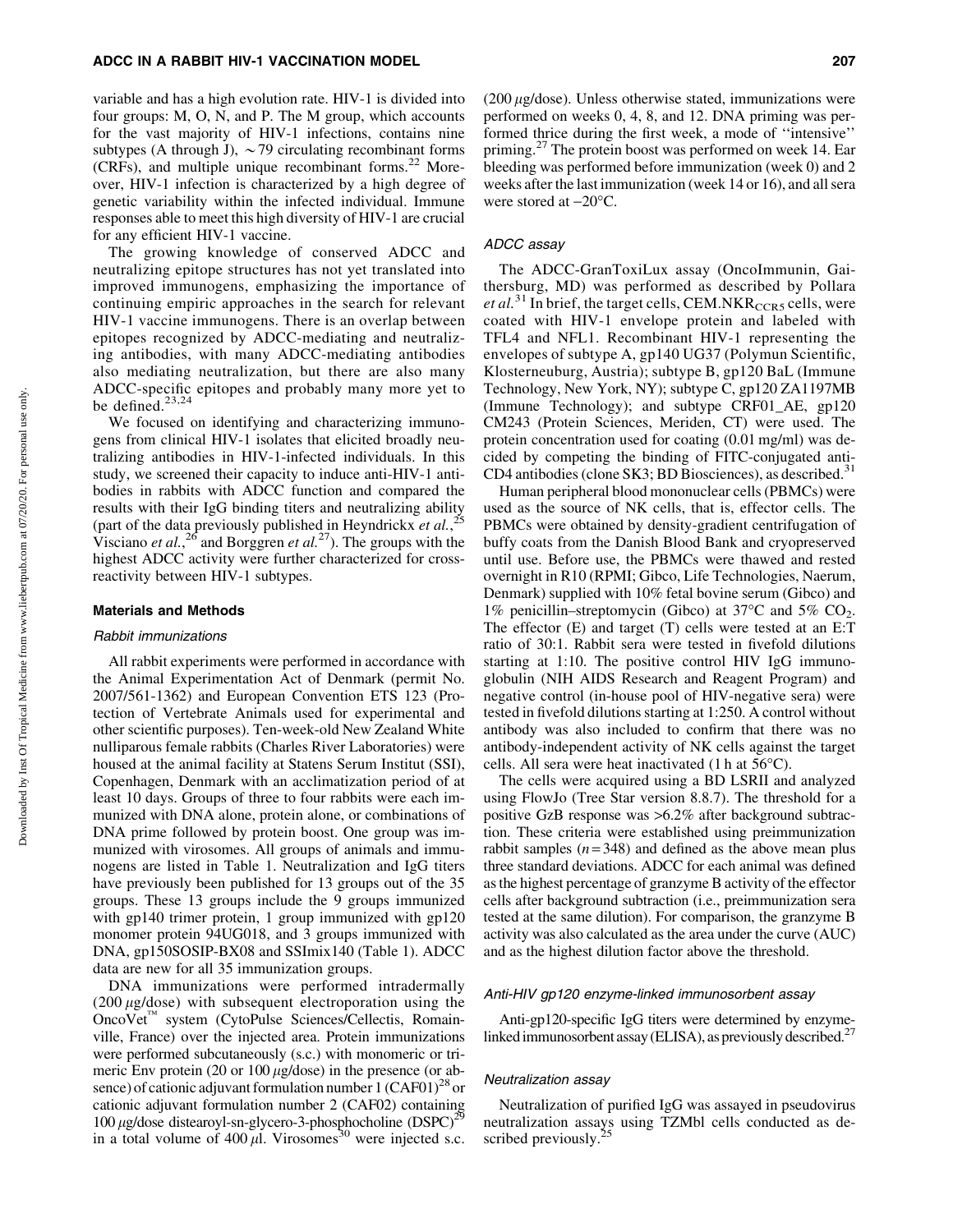|                                               | TABLE 1. GROUPS (N=35) OF ANIMALS AND IMMUNOGENS, ANTIBODY-DEPENDENT CELLULAR CYTOTOXICITY, NEUTRALIZATION, AND IGG TITER                                         |                          |            |           |                   |            |                                        |                                                      |                                                       |
|-----------------------------------------------|-------------------------------------------------------------------------------------------------------------------------------------------------------------------|--------------------------|------------|-----------|-------------------|------------|----------------------------------------|------------------------------------------------------|-------------------------------------------------------|
| Immunogen                                     | Patient information <sup>a</sup>                                                                                                                                  | Immunoger<br>subtype     | References | Dose (mg) | Administration    | Adjuvant   | $ADC^b$                                | Neutralization <sup>c</sup> $IgG$ titer <sup>d</sup> |                                                       |
| Mix (clade A, B, C)<br>$g$ p160<br><b>DNA</b> | Mix of clade $A$ , $B$ , and $C$ Env                                                                                                                              | $\mathbf{\underline{m}}$ | 48         | $200$ int | $i.d.+e.p.$       |            |                                        |                                                      |                                                       |
| gp150 SOSIP-BX08                              | Primary, CCR5-tropic<br>virus isolated early                                                                                                                      | $\mathbf{a}$             | 27,37,49   | 200       | i.d. e.p. 4 weeks |            | 10.4                                   |                                                      | <b>全国的 2015年11月11日</b><br>全国的 25,187<br>115,111       |
| gp150 SOSIP-BX08                              | Primary, CCR5-tropic<br>virus isolated early<br>after infection                                                                                                   | $\mathbf{a}$             | 27,37,49   | $200$ int | i.d.+e.p. 4 weeks |            |                                        |                                                      |                                                       |
| gp150 SOSIP-BX08                              | Primary, CCR5-tropic<br>virus isolated early<br>after infection                                                                                                   | $\mathbf{\Xi}$           | 27,37,49   | $200$ int | i.d.+e.p. 2 weeks |            | <b>ASS</b><br>$\overline{\phantom{a}}$ |                                                      |                                                       |
| SSImix gp140                                  | encoding gp140 from<br>Danish patients, ctl21<br>Mix of three plasmids<br>BX08 and two<br>after infection                                                         | ≏                        | 27         | $200$ int | i.d.+e.p.         |            |                                        | 2222222222222222                                     | 17.550<br>312,09.366<br>300 300 20 20 21<br>17.360 30 |
| SSImix gp140                                  | encoding gp140 from<br>and ctl27, displaying<br>Danish patients, ctl21<br>neutralizing activity<br>Mix of three plasmids<br>BX08 and two                          | $\mathbf{\Omega}$        | $27$       | $200$ int | i.d.+e.p.         | APOP-cells | I 융운윤                                  | <b>E</b> 225                                         | 48,741<br>82,057<br>50,173                            |
| SSImix gp140                                  | encoding gp140 from<br>and ctl27, displaying<br>and ctl27, displaying<br>Danish patients, ctl21<br>Mix of three plasmids<br>neutralizing activity<br>BX08 and two | $\mathbf{u}$             | 27         | $200$ int | $i.d.+e.p.$       |            | $E^2$<br>£                             | $8\overline{a}$ $\overline{a}$ $\overline{a}$        | 654,505<br>93,715<br>271,282                          |
| SSImix gp140                                  | encoding gp140 from<br>Danish patients, ctl21<br>and ctl27, displaying<br>Mix of three plasmids<br>neutralizing activity<br>neutralizing activity<br>BX08 and two | $\mathbf{a}$             | 27         | $200$ int | i.d.+e.p.         | pFlic      | 26.1<br>$\overline{5}$                 | $\frac{8}{2}$ $\frac{8}{3}$ $\frac{7}{3}$            | 66,834<br>53,292<br>49,794<br>29,614                  |

(*continued*)

 $\label{eq:constrained} (continued)$ 

ANTIRODY-DEPENDENT CELLII AP CY

Downloaded by Inst Of Tropical Medicine from www.liebertpub.com at 07/20/20. For personal use only.

Downloaded by Inst Of Tropical Medicine from www.liebertpub.com at 07/20/20. For personal use only.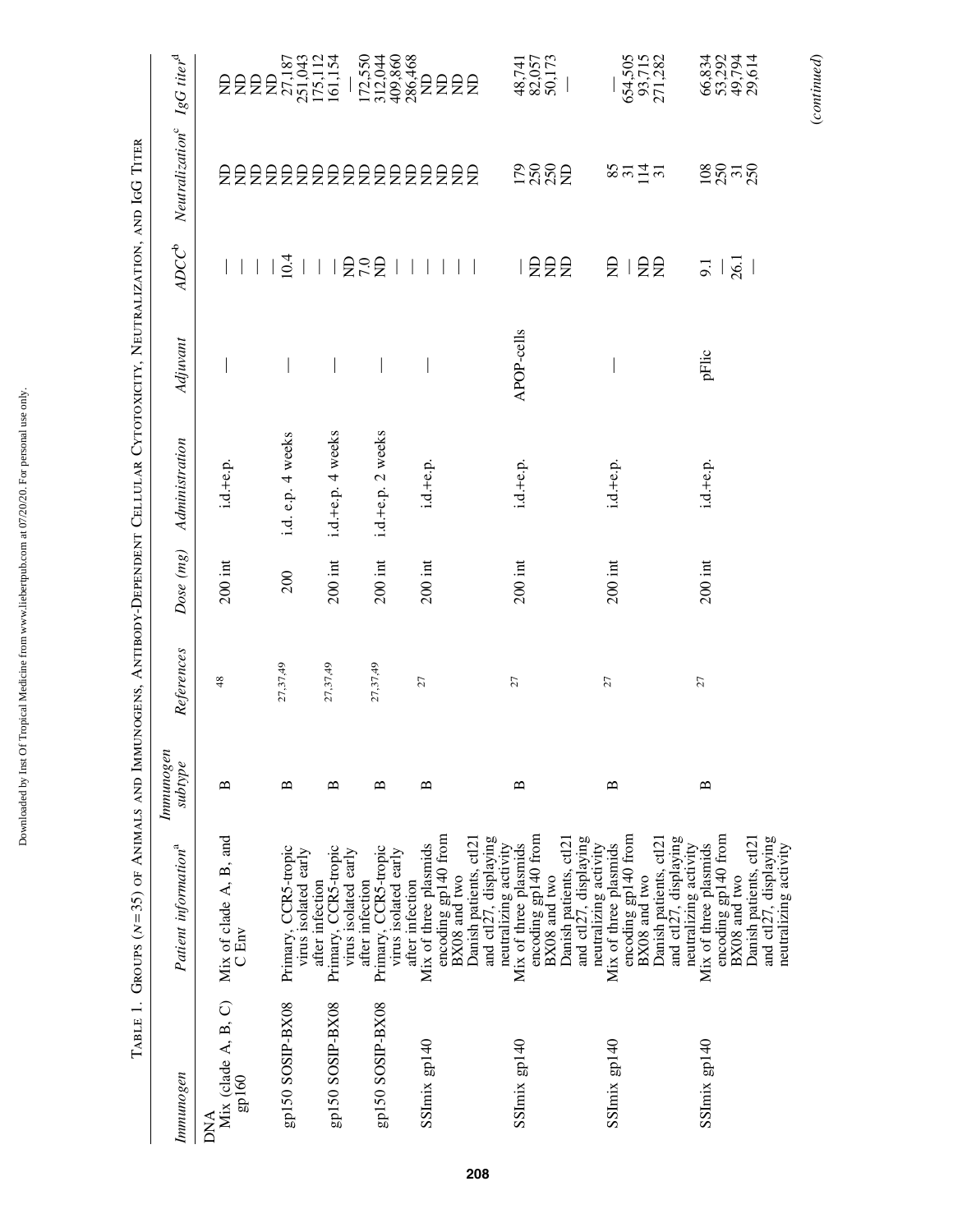|                                  |                                                                                  |                                   |            | TABLE 1. (CONTINUED) |                |                   |                                                |                                                      |                                                                                                                                                      |
|----------------------------------|----------------------------------------------------------------------------------|-----------------------------------|------------|----------------------|----------------|-------------------|------------------------------------------------|------------------------------------------------------|------------------------------------------------------------------------------------------------------------------------------------------------------|
| Immunogen                        | Patient information <sup>a</sup>                                                 | Immunogen<br>subtype              | References | Dose (mg)            | Administration | Adjuvant          | $ADC^b$                                        | Neutralization <sup>c</sup> $IgG$ titer <sup>d</sup> |                                                                                                                                                      |
| gp120 Monomer<br>IIIB<br>Protein | Laboratory strain,<br>CXCR4-tropic                                               | $\mathbf{\Omega}$                 | 34         | $\Omega$             | s.c.           | CAF <sub>02</sub> | 21.3<br>16.9<br>14.0                           |                                                      | 772,221<br>844,247<br>806,227                                                                                                                        |
| Bx08                             | Primary, CCR5-tropic<br>virus isolated early<br>after infection                  | $\mathbf{a}$                      | 25,49      | $\Omega$             | s.c.           | CAFOI             |                                                |                                                      |                                                                                                                                                      |
| 94UG018                          | Asymptomatic pregnant<br>woman; Uganda                                           | ⋖                                 | 26         | $\Omega$             | s.c.           | <b>CAF01</b>      |                                                | 2222222####                                          |                                                                                                                                                      |
| gp140 Trimer<br>Bx08             | Primary, CCR5-tropic<br>virus isolated early<br>after infection                  | $\mathbf{a}$                      | 25,49      | $\Omega$             | s.c.           | <b>CAF01</b>      | $\Xi$                                          |                                                      | 890<br>11,408<br>39,092                                                                                                                              |
| ACS19642                         | neutralization; the<br>nonprogressor,<br>sensitive to<br>autologous<br>Long-term | ≏                                 | 25,35      | 100                  | s.c.           | CAF01             |                                                | <b>EEEE EN EN EN</b>                                 | $\begin{array}{r} 1,657 \\ 73,558 \\ 317,532 \\ 307,374 \\ 308,326 \end{array}$                                                                      |
| ACS19554                         | Progressor, sensitive to<br>neutralization; the<br>Netherlands<br>autologous     | ≏                                 | 25,35      | 100                  | s.c.           | CAFOI             |                                                |                                                      | 278,538<br>188,776<br>85,338                                                                                                                         |
| 306-9                            | infected at birth; Italy<br>Delayed progressor<br>Netherlands                    | $\mathbf{m}$                      | 25,50      | 100                  | s.c.           | <b>CAFOI</b>      | $13.7$<br>$28.9$<br>$-8.8$<br>$-8.8$<br>$-8.8$ |                                                      | 166,544<br>57,248<br>130,704                                                                                                                         |
| 136-3                            | infected at birth; Italy<br>Slow progressor                                      | $\mathbf{\underline{\mathsf{m}}}$ | 25,33      | 100                  | s.c.           | <b>CAF01</b>      |                                                | 458228727787277                                      |                                                                                                                                                      |
| $ITMI_4$                         | Long-term survivor<br>infected at birth;<br>Rwanda                               | ≺                                 | 25         | 100                  | s.c.           | CAF01             | 2416119325<br>202112458215                     | $\frac{75}{25}$                                      | $\begin{array}{r} 41.785 \\ 233.153 \\ 175,099 \\ 175,099 \\ 223,899 \\ 106,754 \\ 276,305 \\ 276,305 \\ 71,645 \\ 71,645 \\ 208,395 \\ \end{array}$ |

(*continued*)

 $\label{eq:constrained} (continued)$ 

 $T_{\text{APIE}}$  1  $\sqrt{C_{\text{O}}}$ 

Downloaded by Inst Of Tropical Medicine from www.liebertpub.com at 07/20/20. For personal use only.

Downloaded by Inst Of Tropical Medicine from www.liebertpub.com at 07/20/20. For personal use only.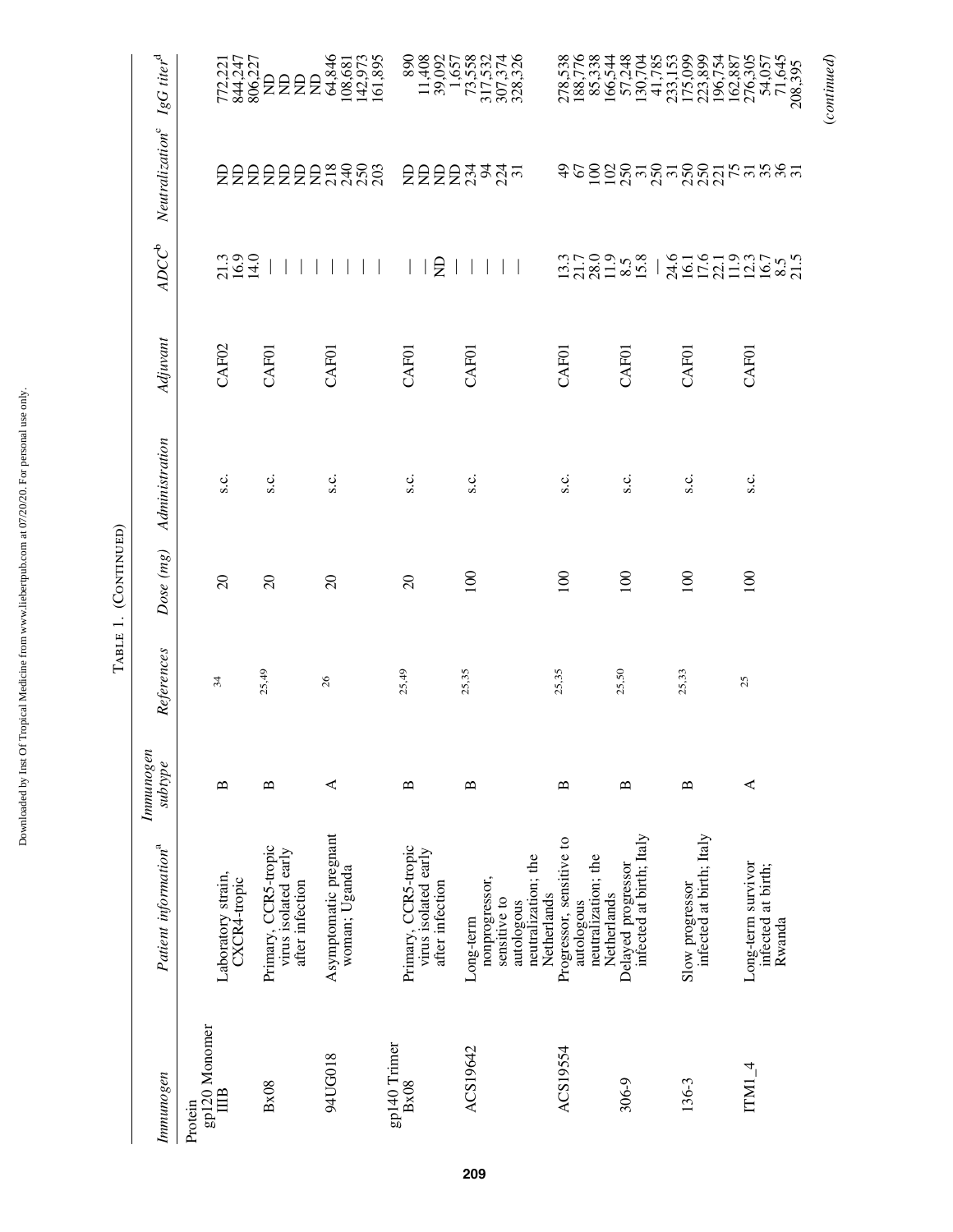| $\ddot{\phantom{a}}$<br>í<br>ľ<br>ia cia<br>ı<br>ı<br>i<br>ļ<br>į<br>J<br>١ |  |
|-----------------------------------------------------------------------------|--|
|                                                                             |  |
|                                                                             |  |
|                                                                             |  |
|                                                                             |  |
|                                                                             |  |
|                                                                             |  |
|                                                                             |  |
|                                                                             |  |
|                                                                             |  |

Table 1. (Continued)

TABLE 1. (CONTINUED)

| Neutralization <sup>c</sup> $IgG$ titer <sup>d</sup><br>$ADC^b$ | 13,087<br>30,824<br>$\frac{250}{146}$              | 24,837<br>16,484<br>126,2037<br>1287,523<br>159,778<br>4588<br>113<br>250<br>14.2 | 308,206<br>226,454<br>336,211<br>481,614<br>353<br>$\frac{15.0}{7.5}$ |                                                                 | 96,589<br>96,748,572<br>96,7572<br>96,758,987<br>96,772<br>96,74,987<br>6.6 | 44,697<br>53,662<br>46,211<br>35,676<br>22222222222                              |                                                                              | 222228888                     | 388<br>888                             |
|-----------------------------------------------------------------|----------------------------------------------------|-----------------------------------------------------------------------------------|-----------------------------------------------------------------------|-----------------------------------------------------------------|-----------------------------------------------------------------------------|----------------------------------------------------------------------------------|------------------------------------------------------------------------------|-------------------------------|----------------------------------------|
| Adjuvant                                                        |                                                    | CAF01                                                                             | CAFOI                                                                 | gag-VLP/CAF01                                                   | gag-VLP/CAF01                                                               | gag-VLP/CAF01                                                                    | gag-VLP/CAF01                                                                | gag-VLP/CAF01                 | gag-VLP/CAF01                          |
| Administration                                                  | s.c.                                               | s.c.                                                                              | s.c.                                                                  | S.C                                                             | s.c.                                                                        | s.c.                                                                             | s.c.                                                                         | s.c.                          | s.c.                                   |
| Dose (mg)                                                       | 100                                                | 100                                                                               | 100                                                                   | $\Omega$                                                        | $\Omega$                                                                    | $\Omega$                                                                         | $\Omega$                                                                     | $\Omega$                      | $\Omega$                               |
| References                                                      | 25                                                 | 25                                                                                | 26                                                                    | 27,37,51                                                        | 27,37,51                                                                    | 30                                                                               | $30\,$                                                                       | Mauro Malnati<br>From Dr.     | 26                                     |
| Immunogen<br>subtype                                            | ≺                                                  | ⋖                                                                                 | ≺                                                                     | $\mathbf{\Omega}$                                               | ≏                                                                           | ≏                                                                                | $\mathbf{p}$                                                                 | ≏                             | ≺                                      |
| Patient information <sup>a</sup>                                | Long-term survivor<br>infected at birth;<br>Rwanda | sequence to $ITMI_4$<br>Predicted ancestral                                       | Asymptomatic pregnant<br>woman; Uganda                                | Primary, CCR5-tropic<br>virus isolated early<br>after infection | Primary, CCR5-tropic<br>virus isolated early<br>after infection             | neutralization; the<br>nonprogressor,<br>sensitive to<br>autologous<br>Long-term | Progressor, sensitive to<br>neutralization; the<br>Netherlands<br>autologous | Netherlands                   | Asymptomatic pregnant<br>woman; Uganda |
| Immunogen                                                       | $ITMI_4$                                           | $ITMI_$ anc                                                                       | 94UG018                                                               | gp140 trimer-VLP<br>VLP-gp140-<br>Bx08SOSIP                     | VLP-gp140-Bx08                                                              | VLP-ACS19642                                                                     | VLP-ACS19554                                                                 | gp120 V1-V2 mut<br>of US92077 | 94UG018                                |

(*continued*)

 $\label{eq:contr 1} (continued)$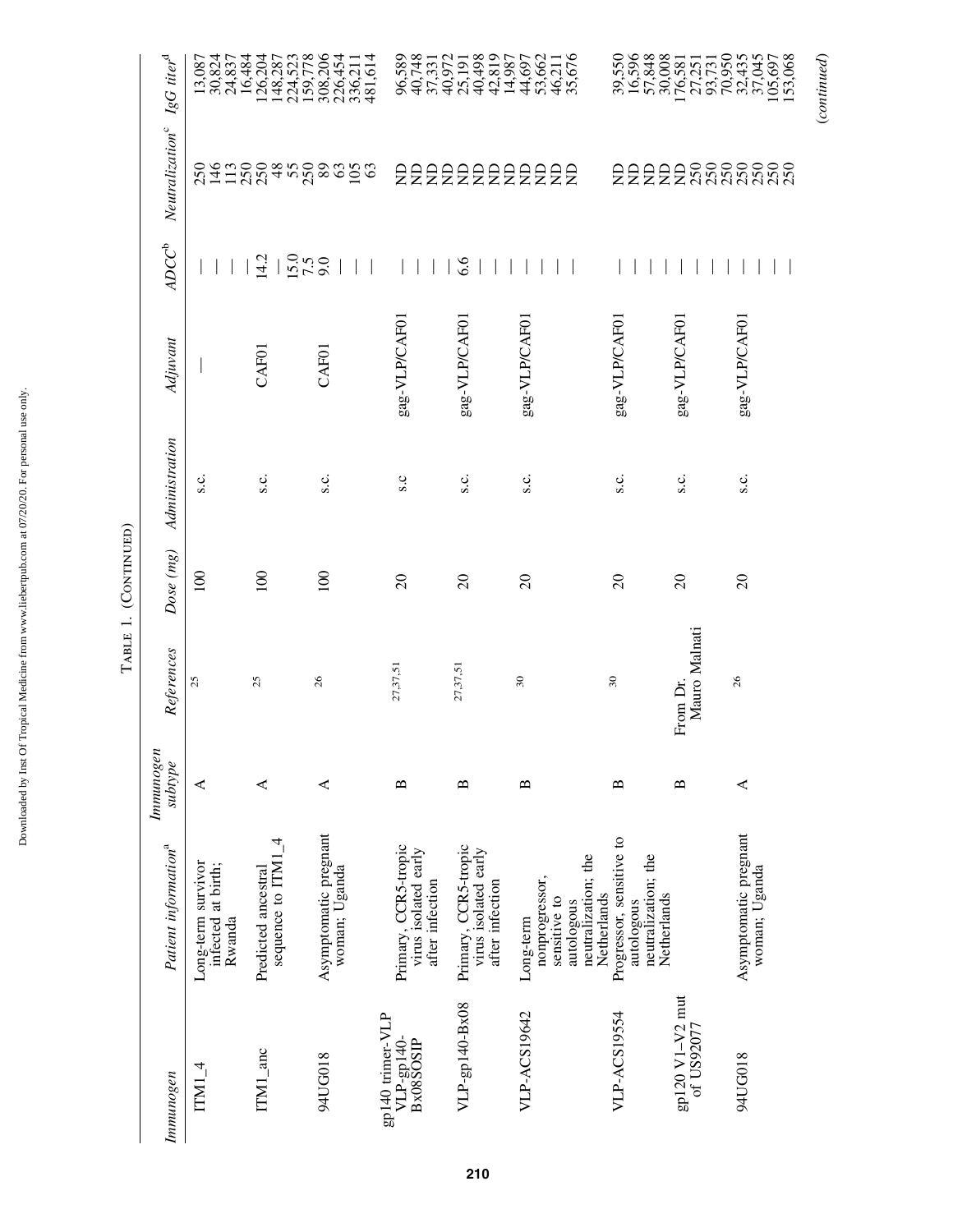| Immunogen                                                             | Patient information <sup>a</sup>                                                                                                                                                                                    | Immunogen<br>subtype | References  | Dose (mg) | Administration | Adjuvant | $ADC^b$                     | Neutralization <sup>c</sup> IgG titer <sup>d</sup> |                                                                                       |
|-----------------------------------------------------------------------|---------------------------------------------------------------------------------------------------------------------------------------------------------------------------------------------------------------------|----------------------|-------------|-----------|----------------|----------|-----------------------------|----------------------------------------------------|---------------------------------------------------------------------------------------|
| $ITMI_4$                                                              | Long-term survivor<br>infected at birth;<br>Rwanda                                                                                                                                                                  | ⋖                    | 25          | 200       | s.c.           |          |                             |                                                    |                                                                                       |
| 94UG018                                                               | Asymptomatic pregnant<br>woman; Uganda                                                                                                                                                                              | ⋖                    | 26          | $\Omega$  | s.c.           | CAF01    | $7.5$<br>$7.480$<br>$6.5$   | <b>SASSEEEE</b>                                    | 10,494<br>5,87938<br>6,29285552<br>6,57928<br>2,523<br>6,523                          |
| DNA prime+protein boost<br>gp140 trimer<br>gp140+Bx08<br>SOSIP SSImix | neutralizing activity;<br>SSImix, mix of three<br>isolated early after<br>plasmids encoding<br>CCR5-tropic virus<br>gp140 from BX08<br>patients, ctl21 and<br>ctl27, displaying<br>and two Danish<br>Bx08, primary, | $B + B$              | 25,27,49    | 200/20    | i.d.+e.p.+s.c. |          | $\frac{8}{6.8}$             | <u>ន</u> ្នាច គ គ                                  | 116,137<br>87,842<br>39,187<br>26,567                                                 |
| SSImix+VLP ITM4                                                       | patient having 4E10-<br>neutralizing activity;<br>SSImix, mix of three<br>plasmids encoding<br>gp140 from BX08<br>patients, ctl21 and<br>ctl27, displaying<br>and two Danish<br>ITM4, African<br>infection          | $B + A$              | 27,52       | 200/100   | i.d.+e.p.+s.c. | CAF01    | $\frac{10.3}{10.07}$<br> 73 | 22004                                              | 441,353<br>414,591<br>552,938<br>575,601                                              |
| Bx08 gp140+Bx08<br>gp140 trimer                                       | Primary, CCR5-tropic<br>virus isolated early<br>like antibodies<br>after infection                                                                                                                                  | $B + B$              | 25,27,37,49 | 200/100   | i.d.+e.p.+s.c. | CAF01    | 9.5                         | $\overline{5}$                                     |                                                                                       |
| Bx08 gp150+Bx08<br>gp140 trimer                                       | Primary, CCR5-tropic<br>virus isolated early<br>after infection                                                                                                                                                     | $B + B$              | 25,27,37,49 | 200/100   | i.d.+e.p.+s.c. | CAF01    | 93693698<br>2728383         | នគន្ធគន្លគ                                         | 424,069<br>503,154<br>505,813<br>508,570<br>408,942<br>508,427<br>509,427<br>648,9427 |
|                                                                       |                                                                                                                                                                                                                     |                      |             |           |                |          |                             |                                                    | (continued)                                                                           |

TABLE 1. (CONTINUED) Table 1. (Continued)

Downloaded by Inst Of Tropical Medicine from www.liebertpub.com at 07/20/20. For personal use only.

Downloaded by Inst Of Tropical Medicine from www.liebertpub.com at 07/20/20. For personal use only.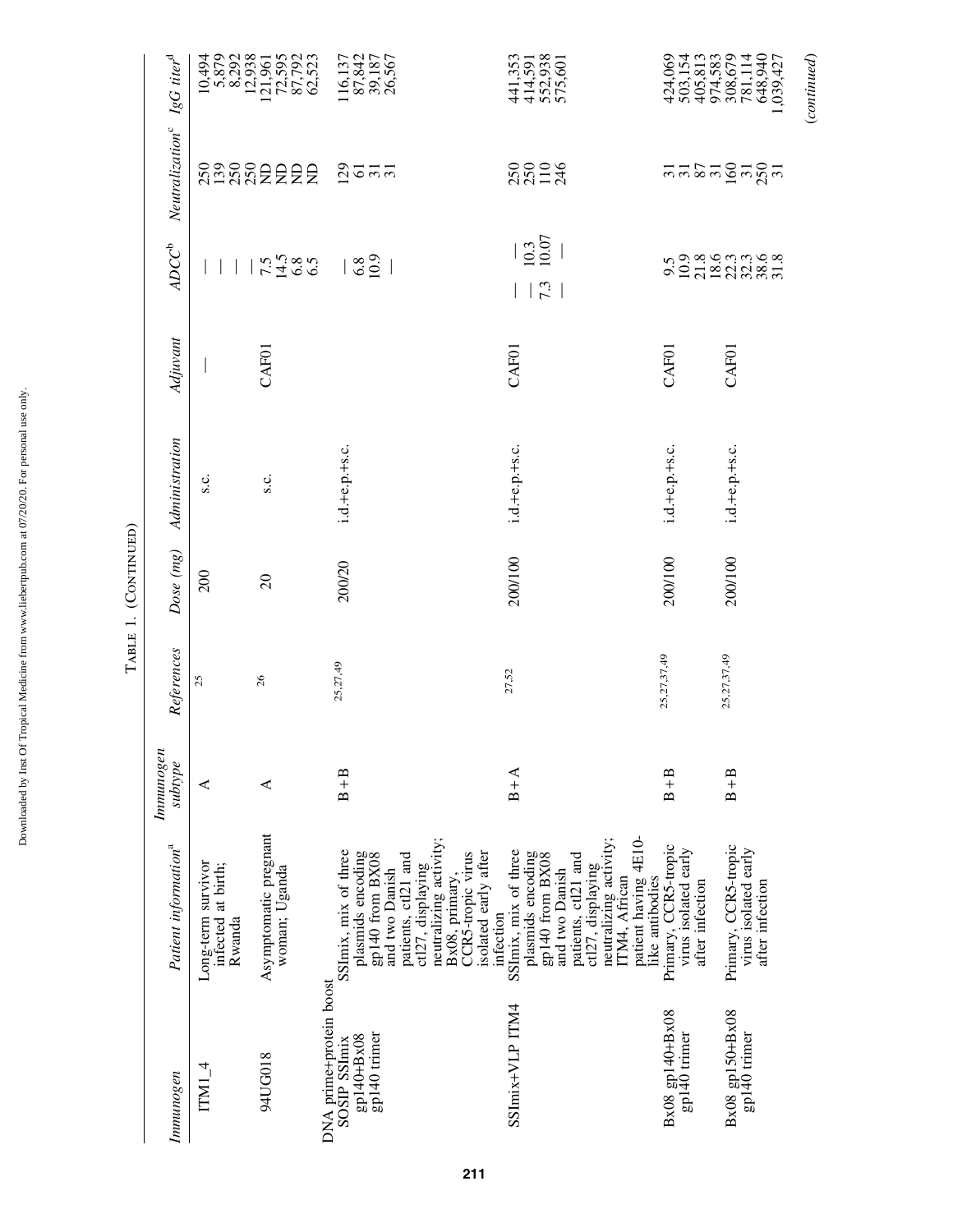| l<br>;<br>í                                                                                          |  |
|------------------------------------------------------------------------------------------------------|--|
| $\frac{1}{2}$                                                                                        |  |
| $\sim$                                                                                               |  |
|                                                                                                      |  |
| $\frac{1}{2}$<br>l                                                                                   |  |
|                                                                                                      |  |
| ı<br>i<br>ţ                                                                                          |  |
| י                                                                                                    |  |
| į                                                                                                    |  |
| ------                                                                                               |  |
| .<br>.<br>ı<br>֖֖֖֖֖֖ׅ֖֪֪ׅ֖֧֪ׅ֪֪֪֪֪֪֪֪֪֪֪֪֪֪֪֪֪֪֪֪֪֪֪֪֪֪֪֪֪֪֪֚֚֚֚֚֚֚֚֚֚֚֚֚֚֚֚֚֚֚֚֚֚֚֚֚֚֚֚֚֬֝֝֬֝֓֞֝֬֓ |  |
| indhai<br>5                                                                                          |  |
| $\frac{1}{2}$<br>ì                                                                                   |  |
| č                                                                                                    |  |
|                                                                                                      |  |
| ۱.<br>ć                                                                                              |  |
| त<br>j                                                                                               |  |
| $\overline{a}$<br>j<br>l<br>Í<br>l                                                                   |  |
| Į<br>í<br>l                                                                                          |  |
| ĺ<br>į                                                                                               |  |
| ׇ֬֕֓֕֓֡֡                                                                                             |  |
| l<br>i<br>į                                                                                          |  |
| <b>County</b>                                                                                        |  |
| ׇ֚֘֡<br>١                                                                                            |  |

|                                          |                                                                                                                                                                                                                                                                                                                                                                                                                                                   |                      |            | TABLE 1. (CONTINUED) |                          |          |                                       |                                                                      |                                                     |
|------------------------------------------|---------------------------------------------------------------------------------------------------------------------------------------------------------------------------------------------------------------------------------------------------------------------------------------------------------------------------------------------------------------------------------------------------------------------------------------------------|----------------------|------------|----------------------|--------------------------|----------|---------------------------------------|----------------------------------------------------------------------|-----------------------------------------------------|
| Immunogen                                | Patient information <sup>a</sup>                                                                                                                                                                                                                                                                                                                                                                                                                  | Immunogen<br>subtype | References |                      | Dose (mg) Administration | Adjuvant |                                       | ADCC <sup>b</sup> Neutralization <sup>c</sup> IgG titer <sup>d</sup> |                                                     |
| $S_{\text{SImix+ITMI}_4$                 | neutralizing activity;<br>survivor infected at<br>$ITMI_4$ , long-term<br>SSImix, mix of three<br>plasmids encoding<br>gp140 from BX08<br>patients, ctl21 and<br>ctl27, displaying<br>and two Danish                                                                                                                                                                                                                                              | $B + A$              | 25,27      | 200/100              | i.d.+e.p.+s.c.           | CAFOI    | 8.4<br>7.3<br>$\overline{\text{s}}$ . | <b>SSS33</b>                                                         | 269,686<br>575,932<br>407,974<br>.,058,083          |
| gp150+trimer<br>NIBSC 40-9<br>NIBSC 40-9 | Isolated from Ugandan<br>neutralization titers<br>patient with high<br>birth; Rwanda                                                                                                                                                                                                                                                                                                                                                              | $A+A$                | 38         | 200/100              | i.d.+e.p.+s.c.           | CAFOI    | 1183933<br>118313                     |                                                                      | 503,822<br>265,230<br>182,132                       |
| gp150+trimer<br>ITM1-4<br>$ITM-14$       | Long-term survivor<br>infected at birth;<br>Rwanda                                                                                                                                                                                                                                                                                                                                                                                                | $A + A$              | 25         | 200/100              | i.d.+e.p.+s.c.           | CAFOI    | 9.76                                  | Engrazen                                                             | 152,739<br>556,833<br>885,290<br>507,922<br>560,139 |
|                                          | ADCC for each animal, defined as the highest percentage of granzyme B activity after background subtraction (i.e., preimmunization sera tested at the same dilution). The immunogens were<br>derived from individuals infected with HIV-1 subtypes A or subtype B, and the screening of ADCC activity was performed with a matching recombinant subtype A (UG37) and subtype B (BaL)<br><sup>apatient</sup> from where the immunogen was derived. |                      |            |                      |                          |          |                                       |                                                                      |                                                     |

<sup>b</sup>ADCC for each animal, defined as the highest percentage of granzyme B activity after background subtraction (i.e., preimmuization sera tested at the same dilution). The immunogens were<br>derived from individuals infected derived from individuals infected with HIV-1 subtypes A or subtype B, and the screening of ADCC activity was performed with a matching recombinant subtype A (UG37) and subtype B (BaL) envelope protein. Two groups were immunized with a combination of subtype B and subtype A derived immunogens, there ADCC against subtype B (BaL, *left column*), as well as subtype A (UG37, *right column*), is shown. Values below the threshold for positivity, that is, above 6.2% granzyme B, are not shown.<br>"Neutralization against SF162. IC50 IgG,  $\mu$ g/ml. dAnti-rgp120IIIB IgG titer.

ADCC, antibody-dependent cellular cytotoxicity; CAF01, cationic adjuvant formulation 1; CAF02, cationic adjuvant formulation 2; e.p., electroporation; i.d., intradermally; int., intensive prime; ND, not done; s.c., subcutaneously; SSI, Statens Serum Institut.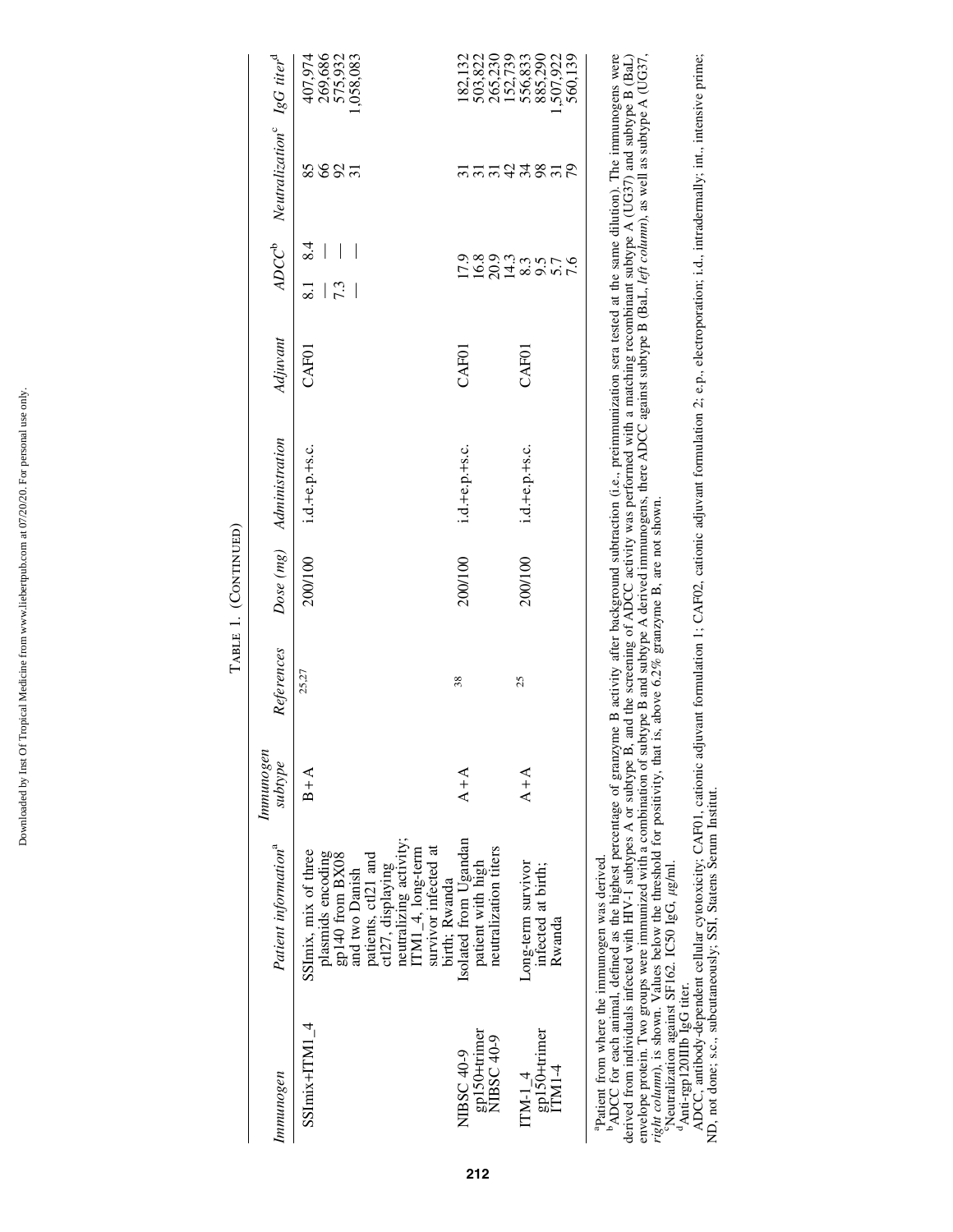#### Statistical analysis

The data analysis was performed using GraphPad Prism 6 software version 6.0c (GraphPad Software, Inc., La Jolla, CA). Spearman's two-tailed test was used to test for correlations.

## **Results**

## ADCC activity in rabbits immunized with HIV-1 envelope immunogens

Thirty-five groups of immunized rabbits were screened for serum ADCC activity. The HIV-1 immunogens are listed in Table 1 and include envelope DNA, protein (gp120 monomer, gp140 trimer, or gp140 expressed by virus-like particles), or a combination of DNA and protein (DNA prime followed by protein boost). The immunogens were derived from individuals infected with HIV-1 subtypes A or subtype B, and the screening of ADCC activity was performed with a matching recombinant subtype A (UG37) and subtype B (BaL) envelope protein. ADCC activity was determined 2 weeks after the last immunization, that is, week 14 or 16, and a preimmunization serum from the same animal was used as background.

We assessed the ADCC-mediating activity in rabbit sera in three different ways: the highest percentage of Granzyme B activity, the magnitude of ADCC activity (by calculating the AUC), and by calculating the last dilution with ADCC activity above the threshold of 6.2%. All three analytic methods correlated well with each other ( $p$ <.0001, Supplementary Fig. S1; Supplementary Data are available online at www. liebertpub.com/aid). Hereafter, the data are shown as the highest percentage of granzyme B activity.

In 19 out of the 35 groups, ADCC activity was detected in at least 1 animal (Table 1). In eight groups, ADCC activity was detected in all animals; in three groups, ADCC was observed in three out of four animals; in four groups, ADCC was observed in two out of four animals; and in four groups, ADCC was observed in only one animal. Although the experiments were not designed to compare the same immunogen in different forms and/or immunization regimens, gp140 trimer and DNA prime plus protein boost appeared to be the most potent inducers of ADCC-mediating antibodies, with 53% and 75% of the rabbits, respectively, having induced ADCC-mediating antibodies (Fig. 1).

## Correlation among ADCC activity, neutralization capacity, and IgG binding titers

To determine if the ADCC activity in the sera from the immunized rabbits correlated with the neutralizing activity, we compared the ADCC results with the neutralization capacity against the HIV-1 subtype B strain SF162. Neutralization was measured in 22 out of the 35 groups of rabbits using purified IgG in a pseudovirus-TZMbl assay (part of the data previously published in Heyndrickx *et al.*, <sup>25</sup> Visciano *et al.*<sup>26</sup> and Borggren *et al.*<sup>27</sup>). As the neutralization was performed using a subtype B strain, we correlated neutralization with ADCC in animals immunized with subtype Bderived immunogens. High ADCC activity did not necessarily result in high neutralization capacity, and vice versa. Nevertheless, when including all available data, there was a correlation between ADCC and neutralization capacity against SF162 ( *p* = .0332, *r* = -0.3113) (Fig. 2A and Table 1).



were the most potent inducers of ADCC-mediating antibodies. Thirty-five groups of immunized rabbits were screened for serum ADCC activity. In this study the data are grouped according to the type of immunogen: envelope DNA, gp120 monomer, gp140 trimer, gp140 expressed by virus-like particles, or DNA prime followed by protein boost (details described in Table 1). The immunogens were derived from individuals infected with HIV-1 subtype A or subtype B, and the screening of ADCC activity was performed with a matching recombinant subtype A (UG37) and subtype B (BaL) envelope protein. ADCC activity was determined 2 weeks after the last immunization, that is, week 14 or 16, and a preimmunization serum from the same animal was used as background. The proportion of animals in which an ADCC response was detected (*black bar*) or was not detected (*gray bar*). ADCC, antibody-dependent cellular cytotoxicity.

Similarly, we correlated ADCC activity with subtype B HIV-1 envelope (IIIB)-specific IgG titers, as measured by ELISA (Fig. 2B and Table 1) (part of the data previously published in Heyndrickx *et al.*, <sup>25</sup> Visciano *et al.*, <sup>26</sup> and Borggren *et al.*27). We correlated ADCC activity with the ELISA IgG titers in the animals immunized with subtype Bderived immunogens. There was a significant correlation between ADCC activity and IgG titers ( $p < .0001$ ,  $r = 0.4238$ ). This correlation was partly driven by the fact that if there was little or no HIV-1 envelope-specific IgG present in sera, there was also no ADCC activity. Nevertheless, even when selecting only the animals with ADCC activity above the threshold for positivity (above 6.2% granzyme B), a correlation between ADCC activity and IgG titer was still observed ( $p = .0136$ ,  $r = 0.4319$ .

## The ADCC responses in immunized rabbits were cross-reactive between different subtypes of HIV-1

A desired feature of an effective HIV-1 vaccine is breadth, that is, the induction of an immune response that is crossreactive between different strains and subtypes. We selected the seven groups of rabbits with the highest of ADCC response against subtype matched HIV-1 envelope and tested crossreactivity to other HIV-1 subtypes. Four of these groups were immunized with protein, including the following: (I) trimeric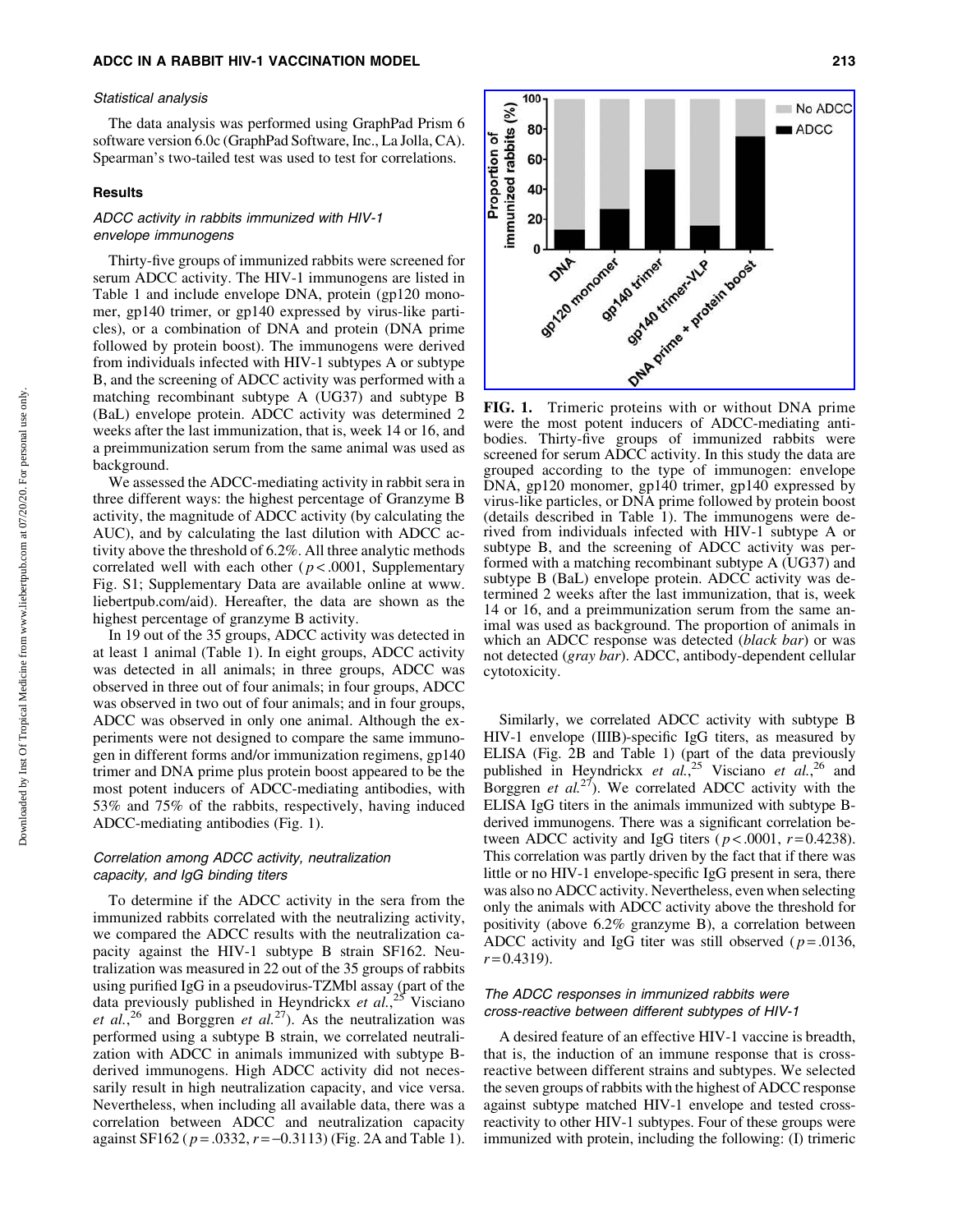

FIG. 2. ADCC activity versus neutralization and binding titers. (A) ADCC activity (percent granzyme B) compared with the neutralization capacity against the HIV-1 subtype B strain SF162. Neutralization was measured in 22 out of the 35 groups of rabbits using purified IgG in a pseudovirus-TZMbl assay and showed as the half maximal inhibitory concentration (IC50)  $\mu$ g/ml (part of the data previously published in Heyndrickx *et al.*, <sup>25</sup> Visciano *et al.*, <sup>26</sup> and Borggren *et al.*<sup>27</sup>). (**B**) ADCC activity (percent granzyme B) compared with subtype B HIV-1 envelope (IIIB)-specific IgG titers, as measured by ELISA (part of the data previously published in Heyndrickx *et al.*, <sup>25</sup> Visciano *et al.*, <sup>26</sup> and Borggren *et al.*<sup>27</sup>). ADCC activity, neutralization, and IgG titers were determined 2 weeks after the last immunization, that is, week 14 or 16, and a preimmunization serum from the same animal was used as background. *Dotted line* denotes the threshold for ADCC activity (6.2%). ELISA, enzymelinked immunosorbent assay.

136-3 gp140 in CAF01 adjuvant, (II) monomeric IIIB gp120 in CAF02, (III) trimeric ACS19554 gp140 in CAF01, and (IV) trimeric ITM1\_4 gp140 in CAF01 adjuvant. The remaining three groups were immunized with DNA followed by a trimeric protein boost in CAF01 adjuvant: (V) Bx08 gp140 DNA followed by Bx08 gp140 trimer, (VI) Bx08 gp150 DNA followed by Bx08 gp140 trimer, and (VII) NIBSC 40-9 gp150 DNA followed by the corresponding protein (Table 1). These groups were tested for ADCC activity against HIV-1 envelopes from subtype A (UG37), B (BaL), C (ZA1197), and CRF01\_AE (CM243). Two groups, monomer IIIB and trimer 136-3, displayed the broadest ADCC response, with cross-



FIG. 3. ADCC activity against different subtypes. The proportion of animals in which an ADCC response was detected. ADCC activity was determined 2 weeks after the last immunization, that is, week 14 or 16, and a preimmunization serum from the same animal was used as background. Seven groups of rabbits were immunized with trimeric 136\_3 gp140, monomeric IIIB gp120, trimeric ACS19554 gp140, trimeric ITM1\_4 gp140, trimeric Bx08 gp140 preceded by Bx08 gp150 DNA, trimeric Bx08 gp140 preceded by Bx08 gp140 DNA, and trimeric NIBSC 40-9 gp140 preceded by NIBSC 40-9 gp150 DNA. The sera were tested against envelopes of subtype A (UG37), subtype B (BaL), subtype C (ZA1197MB), and subtype CRF01\_AE (CM243). The subtype of the immunogen is written in *parentheses*. CRF, circulating recombinant form.

reactivity between the envelopes of the four different clades tested (Fig. 3), that is, clades A, B, C, and CRF01\_AE. Three groups, trimer ACS19554, trimer ITM1\_4, and Bx08 gp140 DNA plus protein, induced an ADCC response that was crossreactive among subtypes A, B, and C. The last two groups, Bx08 gp150 DNA plus protein and NIBSC 40-9 DNA plus protein, induced a narrower response against the matched subtype plus one more (Fig. 3). In all cases, the response was the most robust against the subtype corresponding to the immunogen and the lowest against subtype E.

## Discussion

In this study, we identified immunogens that induced anti-HIV-1 antibodies with ADCC activity across different subtypes in a rabbit vaccination model. This is a unique study, not only identifying promising vaccine candidates but also demonstrating that it is possible to use rabbits as a small animal model when screening HIV-1 vaccine candidates for the induction of ADCC-mediating antibodies. The ADCC response was measured in a functional assay measuring the proteolytic activity of granzyme B after its delivery into target cells initiated by antibody recognition. Rabbit sera were tested, using human PBMCs as effector cells and HIV-1 envelope-coated CEM.NKR cells as target cells. It has previously been demonstrated that the results using coated target cells do not differ from when using infected target cells.<sup>31</sup> We confirmed that this was true also when using rabbit serum (data not shown). In this assay, the optimal dilution of rabbit sera for granzyme B activity was lower compared to what is normally observed for human sera in the same assay.<sup>31,32</sup> We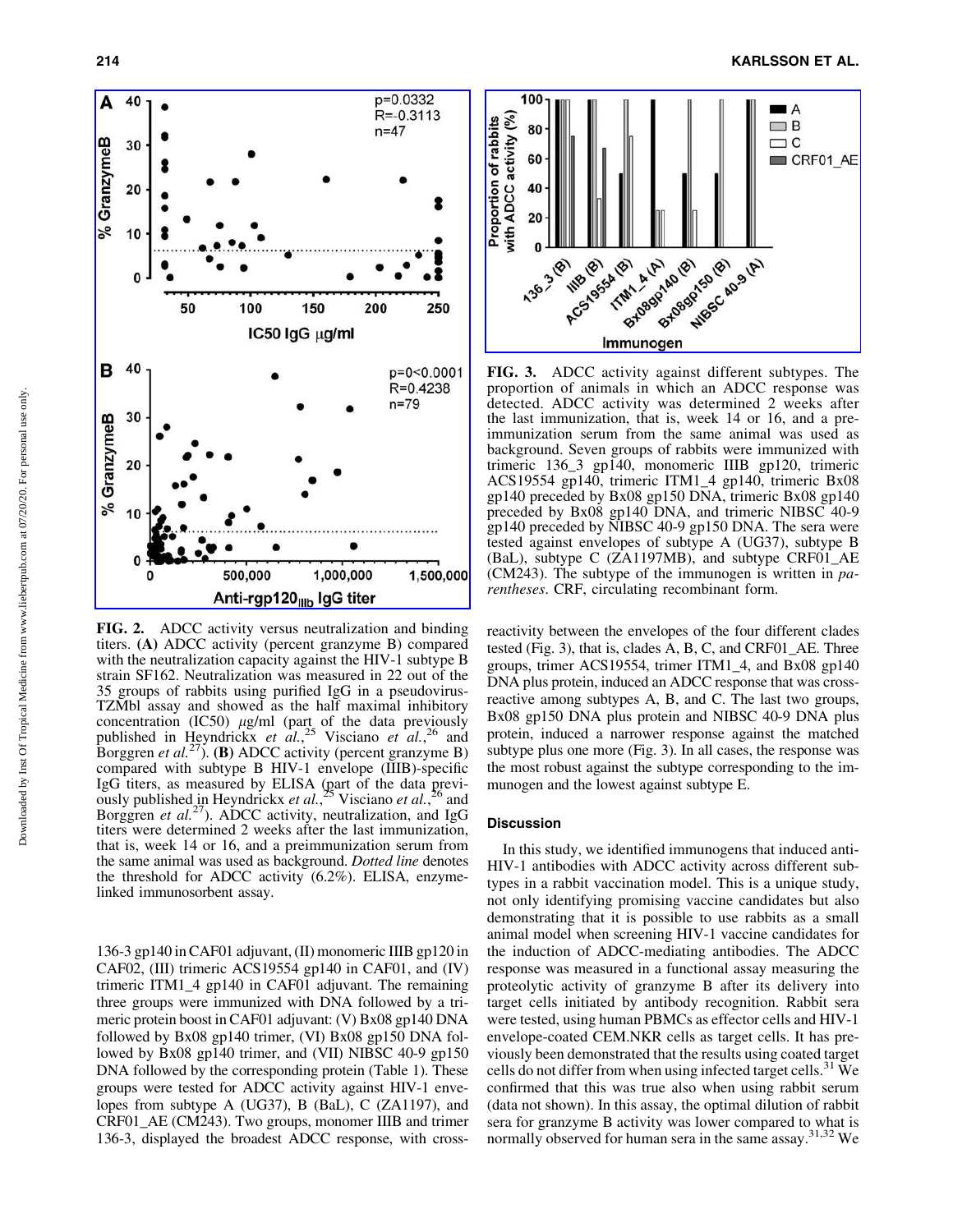cannot exclude the possibility that this is due to suboptimal recognition of the rabbit IgG by the human Fc receptors. However, we compared the use of human PBMCs with rabbit PBMCs, and this did not improve the outcome but we cannot exclude that this was influenced by the mismatch of combining rabbit effector cells with human target cells (Supplementary Fig. S2).

Most of the immunogens tested in this study originated from clinical HIV-1 isolates that had elicited broadly neutralizing antibodies in HIV-1 infected individuals. However, these individuals have not been screened for ADCCmediating antibodies.

The seven immunogens inducing the most potent ADCC antibody responses were trimeric 136-3 gp140, monomeric IIIB gp120, trimeric ACS19554 gp140, trimeric ITM1\_4 gp140, Bx08 gp140 DNA prime plus protein boost, Bx08 gp150 DNA prime plus protein boost, and NIBSC 40-9 gp150 DNA prime plus protein boost. 136-3 originates from a 3 month-old child infected with subtype B HIV-1 at birth.<sup>33</sup> IIIB is a commonly used laboratory subtype B strain of HIV-1.<sup>34</sup> ACS19554 originates from a progressing HIV-1 subtype B-infected adult 47 months postinfection.<sup>35</sup> ITM1\_4 originates from a long-term survivor, an 11-year-old child infected with subtype A HIV-1 at birth.<sup>36</sup> Bx08 is a clade B primary isolate from an HIV-1-infected French individual 8 months post-seroconversion.<sup>25,27,37</sup> NIBSC 40\_9 gp150 clade A was constructed from a Ugandan patient serum scoring high in neutralization titers and breadth.<sup>38</sup>

These protein immunogens induced ADCC-mediating antibodies in rabbits when immunized with the adjuvant CAF01 or, in the case of IIIB, CAF02. CAF01 is a synthetic two-component liposomic adjuvant comprising the quaternary dimethyldioctadecylammonium ion (DDA) and trehalose 6,6<sup>'</sup>dibehenate (TDB).<sup>28</sup> DDA facilitates antigen adsorption and presentation, while TDB potentiates the immune response through the Mincle receptor.<sup>39</sup> In CAF02, part of DDA was replaced with the neutral lipid of DSPC, which induces a more Th2-prone response.<sup>29</sup> Trimeric ITM1\_4 gp140 was also tested without adjuvant, resulting in no measurable ADCC response (Table 1), demonstrating the importance of using a potent adjuvant. Moreover, ACS19554, 136-3, and ITM1\_4 were all used as gp140 trimers. In fact, trimeric gp140 proteins in CAF01, with or without a preceding DNA prime, were overall the most compelling inducers of ADCCmediating antibodies in this model.

However, the experiments were not set up in a way that enabled us to compare the same immunogen as a monomeric protein, a trimeric protein, DNA, virus-like particles, or a DNA prime followed by protein boost regimen. IIIB was immunized as monomeric gp120; however, here, it was used in combination with the adjuvant CAF02. We cannot exclude that the use of a different adjuvant enabled the effective ADCC response. Unfortunately, there was no comparison with the same immunogen using CAF01. The fact that trimeric gp140 is superior to monomeric gp120 with regard to the elicitation of binding titers, neutralizing antibodies, and ADCC-mediating antibodies has also been shown in other studies. $25,40$ 

Three of the most potent inducers of ADCC-mediating antibodies, Bx08 gp140, ITM1\_4 gp140, and NIBSC 40-9 gp150, also induced a high level of neutralizing antibodies against the HIV-1 subtype B strain SF162, as measured in a TZMbl assay using purified IgG.<sup>25</sup> Moreover, we observed an overall correlation between ADCC and neutralizing capacity when including all available data points from subtype Bderived immunogens. Nevertheless, this correlation was imperfect, and there were several instances in which the neutralization and ADCC response did not correspond with each other. The V1 V2 region of gp120 have previously been shown to be important for neutralization of  $SF162<sup>41</sup>$ ; the overall correlation we see when comparing naturalization and ADCC may therefore imply that V1 V2 specific antibodies may be important also for ADCC. There was also a general correlation between ADCC and HIV-1 envelopespecific IgG. A correlation between ADCC and neutralization has been observed in recent studies,  $24,42$  whereas earlier studies have shown the opposite, that is, a lack of correlation among neutralization, binding titers, and ADCC.<sup>43-46</sup> This could suggest an incomplete overlap in the specificities of antibodies that mediate ADCC and neutralization.

Certain IgG isotypes favor ADCC (e.g., IgG1 and IgG3). The relative distribution of IgG isotypes in sera with same IgG antibody titer may be manipulated by different adjuvants and modes of immunization, therefore influencing the ADCC measured. Because rabbits only possess one IgG isotype, this is not an issue in the rabbit model.

Antibody responses cross-reactive between different HIV-1 subtypes and strains are essential for an effective vaccine. With this in mind, we tested the seven groups displaying the highest ADCC intra-subtype responses for cross-reactivity to the three other subtypes. The responses were highest against the subtype corresponding to the immunogen. Similarly, in a recent study of a primarily subtype B-infected cohort, ADCC responses were highest against subtype  $B$ .<sup>14,47</sup> The monomeric IIIB gp120 and trimeric 136-3 gp140 immunogens displayed the broadest ADCC response, with cross-reactivity to all of the four different clades tested. Three others, ACS19554, ITM-4, and Bx08 gp140, induced ADCC-mediating antibodies that were cross-reactive between three different clades, as well as neutralizing antibodies.

In conclusion, we present a rabbit vaccination model suitable for screening HIV-1 vaccine candidates for the induction of ADCC-mediating antibodies, as well as neutralizing antibodies. The immunogen inducing the most potent and broadest ADCC response was trimeric 136-3 gp140. Although we were able to identify vaccine candidates concurrently inducing both types of responses, ADCC-mediating antibodies did not necessarily correlate with neutralizing antibodies, highlighting the importance of using an assay measuring the desired feature.

#### Acknowledgments

The authors thank Birgit Knudsen for expert technical assistance. The project was sponsored by the European Community under EC-FP7-grant ''next Generation HIV-1 Immunogens inducing broadly reactive neutralizing antibodies'' NGIN\_201433. Other members of the NGIN Consortium are Mauro Malnati and Lucia Loalco, Fondazione Centro San Raffaele del Monte Tabor, Milan, Italy; Hanneke Schuitemaker, AMC at the University of Amsterdam, Amsterdam, the Netherlands; Luigi Buonaguro, Istituto Nazionale Tumori ''Fond. G. Pascale,'' Naples, Italy; Philippe Saudan, Cytos Biotechnology AG, Zurich-Schlieren, Switzerland; Mario Clerici, Milano University Medical School,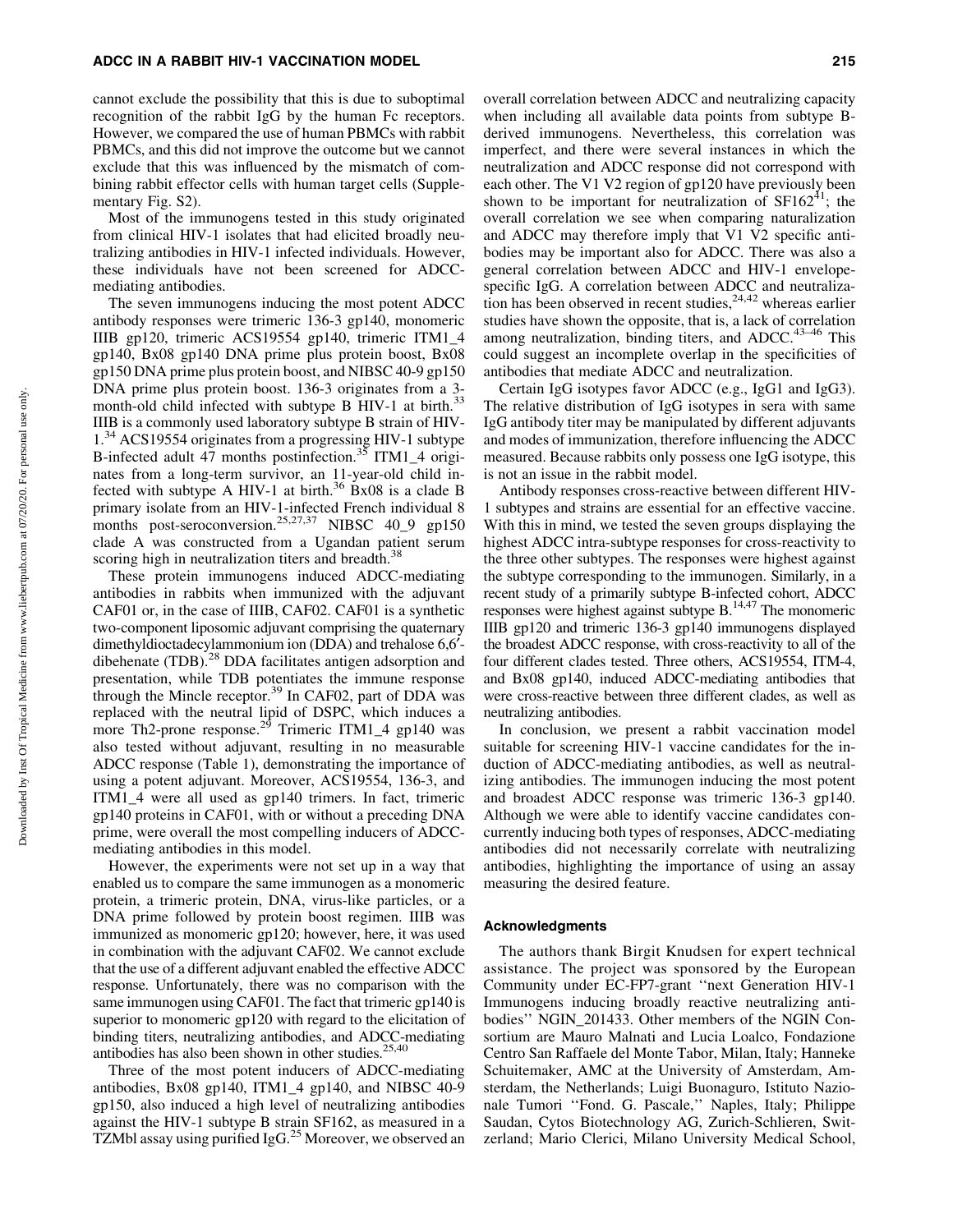Milan, Italy; Anna-Lena Spetz and Francesca Chiodi, Karolinska Institut, Stockholm, Sweden; Jan Albert and Britta Wahren, SMI/MTC, Stockholm, Sweden; Guido Vanham, Institute of Tropical Medicine, Antwerp, Belgium; Meghna Ramaswamy, National Institute for Biological Standards & Control, Hertfordshire, United Kingdom; Sylvan Fleury and Anick Chalifour, Mymetics Corporation, Epalinges, Switzerland; Eva-Maria Fenyo and Marianne Jansson, Lund University, Lund, Sweden; and Morgane Bomsel, Institut Cochin, Paris, France.

#### Author Disclosure Statement

No competing financial interests exist.

## References

- 1. Haynes BF, Gilbert PB, McElrath MJ, *et al.*: Immunecorrelates analysis of an HIV-1 vaccine efficacy trial. [N](https://www.liebertpub.com/action/showLinks?pmid=22475592&crossref=10.1056%2FNEJMoa1113425&citationId=p_14) [Engl J Med](https://www.liebertpub.com/action/showLinks?pmid=22475592&crossref=10.1056%2FNEJMoa1113425&citationId=p_14) 2012;366:1275–1286.
- 2. Florese RH, Demberg T, Xiao P, *et al.*: Contribution of nonneutralizing vaccine-elicited antibody activities to improved protective efficacy in rhesus macaques immunized with Tat/Env compared with multigenic vaccines. [J Im](https://www.liebertpub.com/action/showLinks?pmid=19265150&crossref=10.4049%2Fjimmunol.0803115&citationId=p_15)[munol](https://www.liebertpub.com/action/showLinks?pmid=19265150&crossref=10.4049%2Fjimmunol.0803115&citationId=p_15) 2009;182:3718–3727.
- 3. Gomez-Roman VR, Patterson LJ, Venzon D, *et al.*: Vaccine-elicited antibodies mediate antibody-dependent cellular cytotoxicity correlated with significantly reduced acute viremia in rhesus macaques challenged with SIVmac251. [J Immunol](https://www.liebertpub.com/action/showLinks?pmid=15699150&crossref=10.4049%2Fjimmunol.174.4.2185&citationId=p_16) 2005;174:2185–2189.
- 4. Hidajat R, Xiao P, Zhou Q, *et al.*: Correlation of vaccineelicited systemic and mucosal nonneutralizing antibody activities with reduced acute viremia following intrarectal simian immunodeficiency virus SIVmac251 challenge of rhesus macaques. [J Virol](https://www.liebertpub.com/action/showLinks?pmid=18971271&crossref=10.1128%2FJVI.01672-08&citationId=p_17) 2009;83:791–801.
- 5. Sun Y, Asmal M, Lane S, *et al.*: Antibody-dependent cellmediated cytotoxicity in simian immunodeficiency virusinfected rhesus monkeys. [J Virol](https://www.liebertpub.com/action/showLinks?pmid=21593181&crossref=10.1128%2FJVI.00326-11&citationId=p_18) 2011;85:6906–6912.
- 6. Fouts TR, Bagley K, Prado IJ, *et al.*: Balance of cellular and humoral immunity determines the level of protection by HIV vaccines in rhesus macaque models of HIV infection. [Proc Natl Acad Sci U S A](https://www.liebertpub.com/action/showLinks?pmid=25681373&crossref=10.1073%2Fpnas.1423669112&citationId=p_19) 2015;112:E992–E999.
- 7. Moog C, Dereuddre-Bosquet N, Teillaud JL, *et al.*: Protective effect of vaginal application of neutralizing and nonneutralizing inhibitory antibodies against vaginal SHIV challenge in macaques. [Mucosal Immunol](https://www.liebertpub.com/action/showLinks?pmid=23591718&crossref=10.1038%2Fmi.2013.23&citationId=p_20) 2014;7:46–56.
- 8. Hessell AJ, Hangartner L, Hunter M, *et al.*: Fc receptor but not complement binding is important in antibody protection against HIV. [Nature](https://www.liebertpub.com/action/showLinks?pmid=17805298&crossref=10.1038%2Fnature06106&citationId=p_21) 2007;449:101–104.
- 9. Wren LH, Chung AW, Isitman G, *et al.*: Specific antibodydependent cellular cytotoxicity responses associated with slow progression of HIV infection. [Immunology](https://www.liebertpub.com/action/showLinks?pmid=23173935&crossref=10.1111%2Fimm.12016&citationId=p_22) 2013;138:116–123.
- 10. Baum LL, Cassutt KJ, Knigge K, *et al.*: HIV-1 gp120 specific antibody-dependent cell-mediated cytotoxicity correlates with rate of disease progression. [J Immunol](https://www.liebertpub.com/action/showLinks?pmid=8757343&citationId=p_23) 1996;157:2168–2173.
- 11. Forthal DN, Landucci G, Keenan B: Relationship between antibody-dependent cellular cytotoxicity, plasma HIV type 1 RNA, and CD4<sup>+</sup> lymphocyte count. [AIDS Res Hum](https://www.liebertpub.com/action/showLinks?system=10.1089%2F08892220151126661&citationId=p_24) [Retroviruses](https://www.liebertpub.com/action/showLinks?system=10.1089%2F08892220151126661&citationId=p_24) 2001;17:553–561.
- 12. Chung AW, Navis M, Isitman G, *et al.*: Activation of NK cells by ADCC antibodies and HIV disease progression. [J](https://www.liebertpub.com/action/showLinks?pmid=21792067&crossref=10.1097%2FQAI.0b013e31822c62b9&citationId=p_25) [Acquir Immune Defic Syndr](https://www.liebertpub.com/action/showLinks?pmid=21792067&crossref=10.1097%2FQAI.0b013e31822c62b9&citationId=p_25) 2011;58:127–131.
- 13. Lambotte O, Ferrari G, Moog C, *et al.*: Heterogeneous neutralizing antibody and antibody-dependent cell cytotoxicity responses in HIV-1 elite controllers. [AIDS](https://www.liebertpub.com/action/showLinks?pmid=19414990&crossref=10.1097%2FQAD.0b013e328329f97d&citationId=p_26) 2009;23:897–906.
- 14. Madhavi V, Wren LH, Center RJ, *et al.*: Breadth of HIV-1 Envspecific antibody-dependent cellular cytotoxicity: Relevance to global HIV vaccine design. [AIDS](https://www.liebertpub.com/action/showLinks?pmid=24937308&crossref=10.1097%2FQAD.0000000000000310&citationId=p_27) 2014;28:1859–1870.
- 15. Jia M, Li D, He X, *et al.*: Impaired natural killer cellinduced antibody-dependent cell-mediated cytotoxicity is associated with human immunodeficiency virus-1 disease progression. [Clin Exp Immunol](https://www.liebertpub.com/action/showLinks?pmid=23199330&crossref=10.1111%2Fj.1365-2249.2012.04672.x&citationId=p_28) 2013;171:107–116.
- 16. Ackerman ME, Mikhailova A, Brown EP, *et al.*: Polyfunctional HIV-specific antibody responses are associated with spontaneous HIV control. [PLoS Pathog](https://www.liebertpub.com/action/showLinks?pmid=26745376&crossref=10.1371%2Fjournal.ppat.1005315&citationId=p_29) 2016;12:e1005315.
- 17. Ljunggren K, Moschese V, Broliden PA, *et al.*: Antibodies mediating cellular cytotoxicity and neutralization correlate with a better clinical stage in children born to human immunodeficiency virus-infected mothers. [J Infect Dis](https://www.liebertpub.com/action/showLinks?pmid=2299204&crossref=10.1093%2Finfdis%2F161.2.198&citationId=p_30) 1990;161:198–202.
- 18. Morris L, Binley JM, Clas BA, *et al.*: HIV-1 antigen-specific and -nonspecific B cell responses are sensitive to combination antiretroviral therapy. [J Exp Med](https://www.liebertpub.com/action/showLinks?pmid=9670036&crossref=10.1084%2Fjem.188.2.233&citationId=p_31) 1998;188:233–245.
- 19. Notermans DW, de Jong JJ, Goudsmit J, *et al.*: Potent antiretroviral therapy initiates normalization of hypergammaglobulinemia and a decline in HIV type 1-specific antibody responses. [AIDS Res Hum Retroviruses](https://www.liebertpub.com/action/showLinks?system=10.1089%2F088922201300343681&citationId=p_32) 2001;17:1003– 1008.
- 20. Madhavi V, Ana-Sosa-Batiz FE, Jegaskanda S, *et al.*: Antibody-dependent effector functions against HIV decline in subjects receiving antiretroviral therapy. [J Infect Dis](https://www.liebertpub.com/action/showLinks?pmid=25170105&crossref=10.1093%2Finfdis%2Fjiu486&citationId=p_33) 2014;211:529–538.
- 21. Jensen SS, Fomsgaard A, Borggren M, *et al.*: HIV-specific antibody-dependent cellular cytotoxicity (ADCC)-mediating antibodies decline while NK cell function increases during antiretroviral therapy (ART). [PLoS One](https://www.liebertpub.com/action/showLinks?pmid=26696395&crossref=10.1371%2Fjournal.pone.0145249&citationId=p_34) 2015;10:e0145249.
- 22. Santoro MM, Perno CF: HIV-1 genetic variability and clinical implications. [ISRN Microbiol](https://www.liebertpub.com/action/showLinks?pmid=23844315&crossref=10.1155%2F2013%2F481314&citationId=p_35) 2013;2013:481314.
- 23. Pollara J, Bonsignori M, Moody MA, Pazgier M, Haynes BF, Ferrari G: Epitope specificity of human immunodeficiency virus-1 antibody dependent cellular cytotoxicity [ADCC] responses. [Curr HIV Res](https://www.liebertpub.com/action/showLinks?pmid=24191939&crossref=10.2174%2F1570162X113116660059&citationId=p_36) 2013;11:378–387.
- 24. von Bredow B, Arias JF, Heyer LN, *et al.*: Comparison of antibody-dependent cell-mediated cytotoxicity and virus neutralization by HIV-1 Env-specific monoclonal antibodies. [J Virol](https://www.liebertpub.com/action/showLinks?pmid=27122574&crossref=10.1128%2FJVI.00347-16&citationId=p_37) 2016;90:6127–6139.
- 25. Heyndrickx L, Stewart-Jones G, Jansson M, *et al.*: Selected HIV-1 Env trimeric formulations act as potent immunogens in a rabbit vaccination model. [PLoS One](https://www.liebertpub.com/action/showLinks?pmid=24023951&crossref=10.1371%2Fjournal.pone.0074552&citationId=p_38) 2013;8:e74552.
- 26. Visciano ML, Tagliamonte M, Stewart-Jones G, *et al.*: Characterization of humoral responses to soluble trimeric HIV gp140 from a clade A Ugandan field isolate. [J Transl](https://www.liebertpub.com/action/showLinks?pmid=23835244&crossref=10.1186%2F1479-5876-11-165&citationId=p_39) [Med](https://www.liebertpub.com/action/showLinks?pmid=23835244&crossref=10.1186%2F1479-5876-11-165&citationId=p_39) 2013;11:165.
- 27. Borggren M, Vinner L, Andresen BS, *et al.*: Optimization of HIV-1 envelope DNA vaccine candidates within three different animal models, guinea pigs, rabbits and cynomolgus macaques. [Vaccines \(Basel](https://www.liebertpub.com/action/showLinks?pmid=26344115&crossref=10.3390%2Fvaccines1030305&citationId=p_40)) 2013;1:305–327.
- 28. Agger EM, Rosenkrands I, Hansen J, *et al.*: Cationic liposomes formulated with synthetic mycobacterial cordfactor (CAF01): A versatile adjuvant for vaccines with different immunological requirements. [PLoS One](https://www.liebertpub.com/action/showLinks?pmid=18776936&crossref=10.1371%2Fjournal.pone.0003116&citationId=p_41) 2008;3:e3116.
- 29. Hussain MJ, Wilkinson A, Bramwell VW, Christensen D, Perrie Y: Th1 immune responses can be modulated by varying dimethyldioctadecylammonium and distearoyl-snglycero-3-phosphocholine content in liposomal adjuvants. [J Pharm Pharmacol](https://www.liebertpub.com/action/showLinks?pmid=24251796&crossref=10.1111%2Fjphp.12173&citationId=p_42) 2014;66:358–366.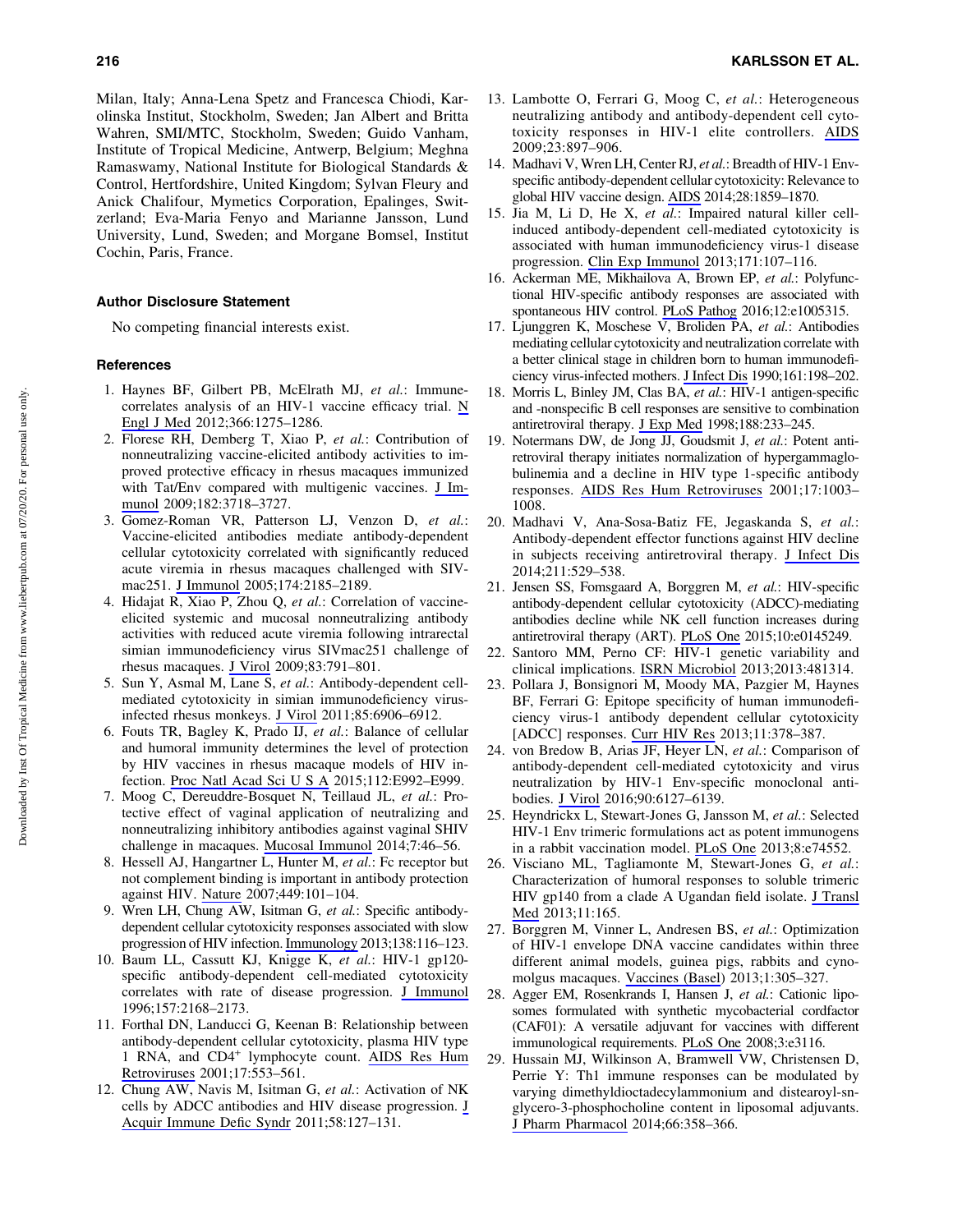## ADCC IN A RABBIT HIV-1 VACCINATION MODEL 217

- 30. Visciano ML, Diomede L, Tagliamonte M, *et al.*: Generation of HIV-1 virus-like particles expressing different HIV-1 glycoproteins. [Vaccine](https://www.liebertpub.com/action/showLinks?pmid=21596074&crossref=10.1016%2Fj.vaccine.2011.05.005&citationId=p_43) 2011;29:4903–4912.
- 31. Pollara J, Hart L, Brewer F, *et al.*: High-throughput quantitative analysis of HIV-1 and SIV-specific ADCC-mediating antibody responses. [Cytometry A](https://www.liebertpub.com/action/showLinks?pmid=21735545&crossref=10.1002%2Fcyto.a.21084&citationId=p_44) 2011;79:603–612.
- 32. Jensen SS, Hartling HJ, Tingstedt JL, *et al.*: HIV-specific ADCC improves after antiretroviral therapy and correlates with normalization of the NK cell phenotype. [J Acquir](https://www.liebertpub.com/action/showLinks?pmid=25394194&crossref=10.1097%2FQAI.0000000000000429&citationId=p_45) [Immune Defic Syndr](https://www.liebertpub.com/action/showLinks?pmid=25394194&crossref=10.1097%2FQAI.0000000000000429&citationId=p_45) 2015;68:103–111.
- 33. Scarlatti G, Tresoldi E, Bjorndal A, *et al.*: In vivo evolution of HIV-1 co-receptor usage and sensitivity to chemokinemediated suppression. [Nat Med](https://www.liebertpub.com/action/showLinks?pmid=9359702&crossref=10.1038%2Fnm1197-1259&citationId=p_46) 1997;3:1259–1265.
- 34. Popovic M, Sarngadharan MG, Read E, Gallo RC: Detection, isolation, and continuous production of cytopathic retroviruses (HTLV-III) from patients with AIDS and pre-AIDS. [Science](https://www.liebertpub.com/action/showLinks?pmid=6200935&crossref=10.1126%2Fscience.6200935&citationId=p_47) 1984;224:497–500.
- 35. van Gils MJ, Bunnik EM, Burger JA, *et al.*: Rapid escape from preserved cross-reactive neutralizing humoral immunity without loss of viral fitness in HIV-1-infected progressors and long-term nonprogressors. [J Virol](https://www.liebertpub.com/action/showLinks?pmid=20071586&crossref=10.1128%2FJVI.02622-09&citationId=p_48) 2010;84:3576–3585.
- 36. Dhillon AK, Donners H, Pantophlet R, *et al.*: Dissecting the neutralizing antibody specificities of broadly neutralizing sera from human immunodeficiency virus type 1-infected donors. [J Virol](https://www.liebertpub.com/action/showLinks?pmid=17409160&crossref=10.1128%2FJVI.02749-06&citationId=p_49) 2007;81:6548–6562.
- 37. Corbet S, Vinner L, Hougaard DM, *et al.*: Construction, biological activity, and immunogenicity of synthetic envelope DNA vaccines based on a primary, CCR5-tropic, early HIV type 1 isolate (BX08) with human codons. [AIDS](https://www.liebertpub.com/action/showLinks?system=10.1089%2F088922200750054738&citationId=p_50) [Res Hum Retroviruses](https://www.liebertpub.com/action/showLinks?system=10.1089%2F088922200750054738&citationId=p_50) 2000;16:1997–2008.
- 38. Uchtenhagen H, Schiffner T, Bowles E, *et al.*: Boosting of HIV-1 neutralizing antibody responses by a distally related retroviral envelope protein. [J Immunol](https://www.liebertpub.com/action/showLinks?pmid=24829409&crossref=10.4049%2Fjimmunol.1301898&citationId=p_51) 2014;192:5802–5812.
- 39. Schoenen H, Bodendorfer B, Hitchens K, *et al.*: Cutting edge: Mincle is essential for recognition and adjuvanticity of the mycobacterial cord factor and its synthetic analog trehalose-dibehenate. [J Immunol](https://www.liebertpub.com/action/showLinks?pmid=20164423&crossref=10.4049%2Fjimmunol.0904013&citationId=p_52) 2010;184:2756–2760.
- 40. Tuero I, Mohanram V, Musich T, *et al.*: Mucosal B cells are associated with delayed SIV acquisition in vaccinated female but not male rhesus macaques following SIVmac251 rectal challenge. [PLoS Pathog](https://www.liebertpub.com/action/showLinks?pmid=26267144&crossref=10.1371%2Fjournal.ppat.1005101&citationId=p_53) 2015;11:e1005101.
- 41. Bontjer I, Melchers M, Tong T, *et al.*: Comparative immunogenicity of evolved V1V2-deleted HIV-1 envelope glycoprotein trimers. [PLoS One](https://www.liebertpub.com/action/showLinks?pmid=23840716&crossref=10.1371%2Fjournal.pone.0067484&citationId=p_54) 2013;8:e67484.
- 42. Joachim A, Nilsson C, Aboud S, *et al.*: Potent functional antibody responses elicited by HIV-I DNA priming and boosting with heterologous HIV-1 recombinant MVA in healthy Tanzanian adults. [PLoS One](https://www.liebertpub.com/action/showLinks?pmid=25874723&crossref=10.1371%2Fjournal.pone.0118486&citationId=p_55) 2015;10:e0118486.
- 43. Bottiger B, Ljunggren K, Karlsson A, *et al.*: Neutralizing antibodies in relation to antibody-dependent cellular cytotoxicity-inducing antibodies against human immuno-

deficiency virus type I. [Clin Exp Immunol](https://www.liebertpub.com/action/showLinks?pmid=3208445&citationId=p_56) 1988;73:339– 342.

- 44. Ljunggren K, Broliden PA, Morfeldt-Manson L, Jondal M, Wahren B: IgG subclass response to HIV in relation to antibody-dependent cellular cytotoxicity at different clinical stages. [Clin Exp Immunol](https://www.liebertpub.com/action/showLinks?pmid=3208446&citationId=p_57) 1988;73:343–347.
- 45. Norley SG, Mikschy U, Werner A, Staszewski S, Helm EB, Kurth R: Demonstration of cross-reactive antibodies able to elicit lysis of both HIV-1- and HIV-2-infected cells. [J Im](https://www.liebertpub.com/action/showLinks?pmid=1697307&citationId=p_58)[munol](https://www.liebertpub.com/action/showLinks?pmid=1697307&citationId=p_58) 1990;145:1700–1705.
- 46. Smalls-Mantey A, Doria-Rose N, Klein R, *et al.*: Antibodydependent cellular cytotoxicity against primary HIVinfected  $CD4<sup>+</sup>$  T cells is directly associated with the magnitude of surface IgG binding. [J Virol](https://www.liebertpub.com/action/showLinks?pmid=22674985&crossref=10.1128%2FJVI.00287-12&citationId=p_59) 2012;86:8672–8680.
- 47. Borggren M, Jensen SS, Heyndrickx L, *et al.*: Neutralizing antibody response and antibody-dependent cellular cytotoxicity in HIV-1-infected individuals from Guinea-Bissau and Denmark. [AIDS Res Hum Retroviruses](https://www.liebertpub.com/action/showLinks?system=10.1089%2Faid.2015.0118&citationId=p_60) 2016;32:434–442.
- 48. Brave A, Johansson U, Hallengard D, *et al.*: Induction of HIV-1-specific cellular and humoral immune responses following immunization with HIV-DNA adjuvanted with activated apoptotic lymphocytes. [Vaccine](https://www.liebertpub.com/action/showLinks?pmid=20044053&crossref=10.1016%2Fj.vaccine.2009.12.040&citationId=p_61) 2010;28:2080– 2087.
- 49. Moog C, Fleury HJ, Pellegrin I, Kirn A, Aubertin AM: Autologous and heterologous neutralizing antibody responses following initial seroconversion in human immunodeficiency virus type 1-infected individuals. [J Virol](https://www.liebertpub.com/action/showLinks?pmid=9094648&citationId=p_62) 1997;71:3734–3741.
- 50. Ripamonti C, Leitner T, Lauren A, *et al.*: Biological and genetic evolution of HIV type 1 in two siblings with different patterns of disease progression. [AIDS Res Hum](https://www.liebertpub.com/action/showLinks?system=10.1089%2Faid.2006.0215&citationId=p_63) [Retroviruses](https://www.liebertpub.com/action/showLinks?system=10.1089%2Faid.2006.0215&citationId=p_63) 2007;23:1531–1540.
- 51. Buonaguro L, Buonaguro FM, Tornesello ML, *et al.* High efficient production of Pr55(gag) virus-like particles expressing multiple HIV-1 epitopes, including a gp120 protein derived from an Ugandan HIV-1 isolate of subtype A. [Antiviral Res](https://www.liebertpub.com/action/showLinks?pmid=11166859&crossref=10.1016%2FS0166-3542%2800%2900136-4&citationId=p_64) 2001;49:35–47.
- 52. Dieltjens T, Heyndrickx L, Willems B, *et al.*: Evolution of antibody landscape and viral envelope escape in an HIV-1 CRF02\_AG infected patient with 4E10-like antibodies. [Ret](https://www.liebertpub.com/action/showLinks?pmid=20003438&crossref=10.1186%2F1742-4690-6-113&citationId=p_65)[rovirology](https://www.liebertpub.com/action/showLinks?pmid=20003438&crossref=10.1186%2F1742-4690-6-113&citationId=p_65) 2009;6:113.

Address correspondence to: *Ingrid Karlsson Department of Virology and Special Microbial Diagnostic Statens Serum Institut 5 Artillerivej 2300 Copenhagen Denmark*

*E-mail:* iks@ssi.dk